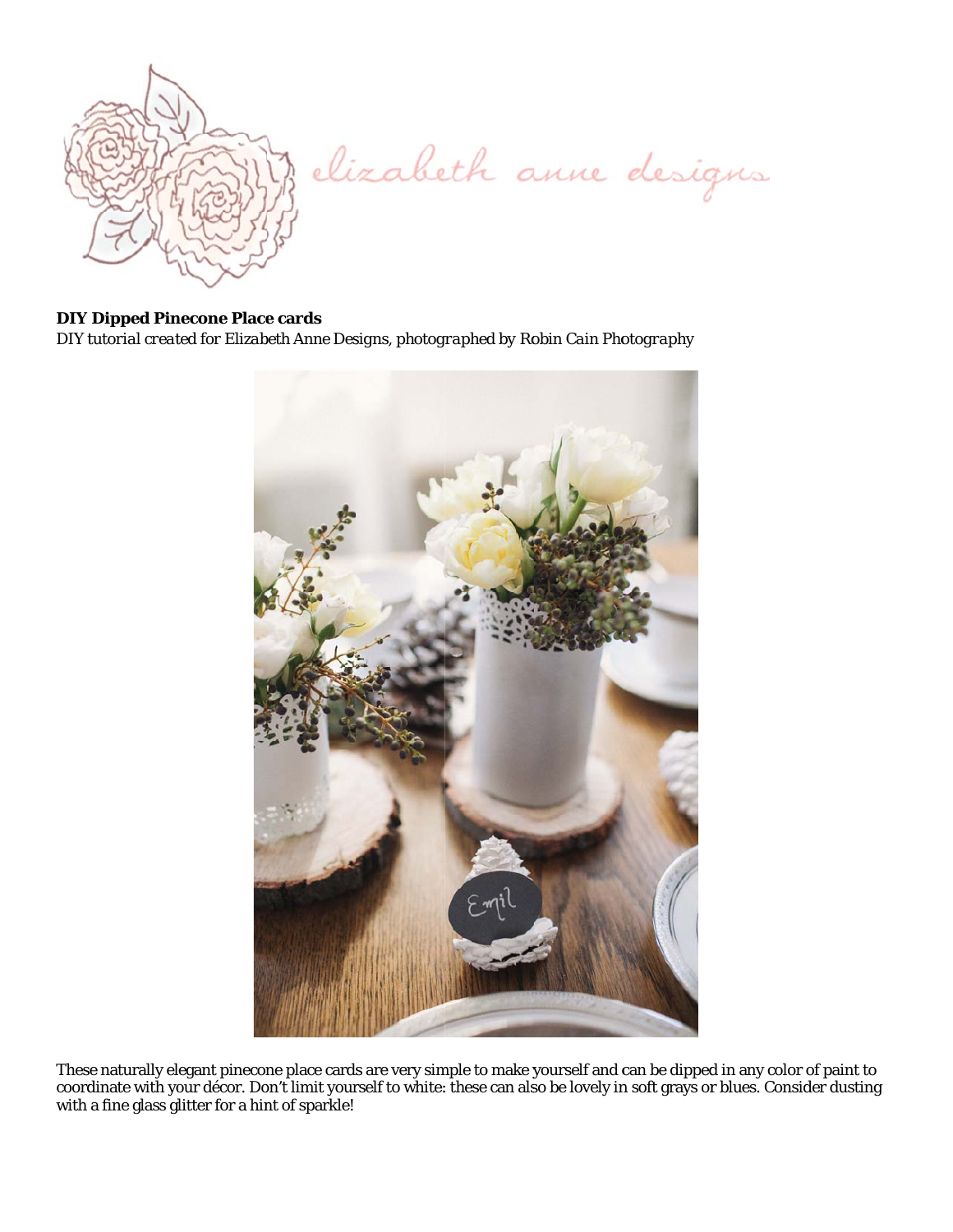## *Supplies needed:*

- Clean pinecones (free of sap, dust, and dirt)
- Latex paint of your choice
- Wax paper for drying
- Drying racks
- Glue (Elmer's or other clear-drying glue)

1. Fill a disposable bowl with paint. You can alternatively dip them directly into the paint can, but this risks contaminating the rest of the paint.

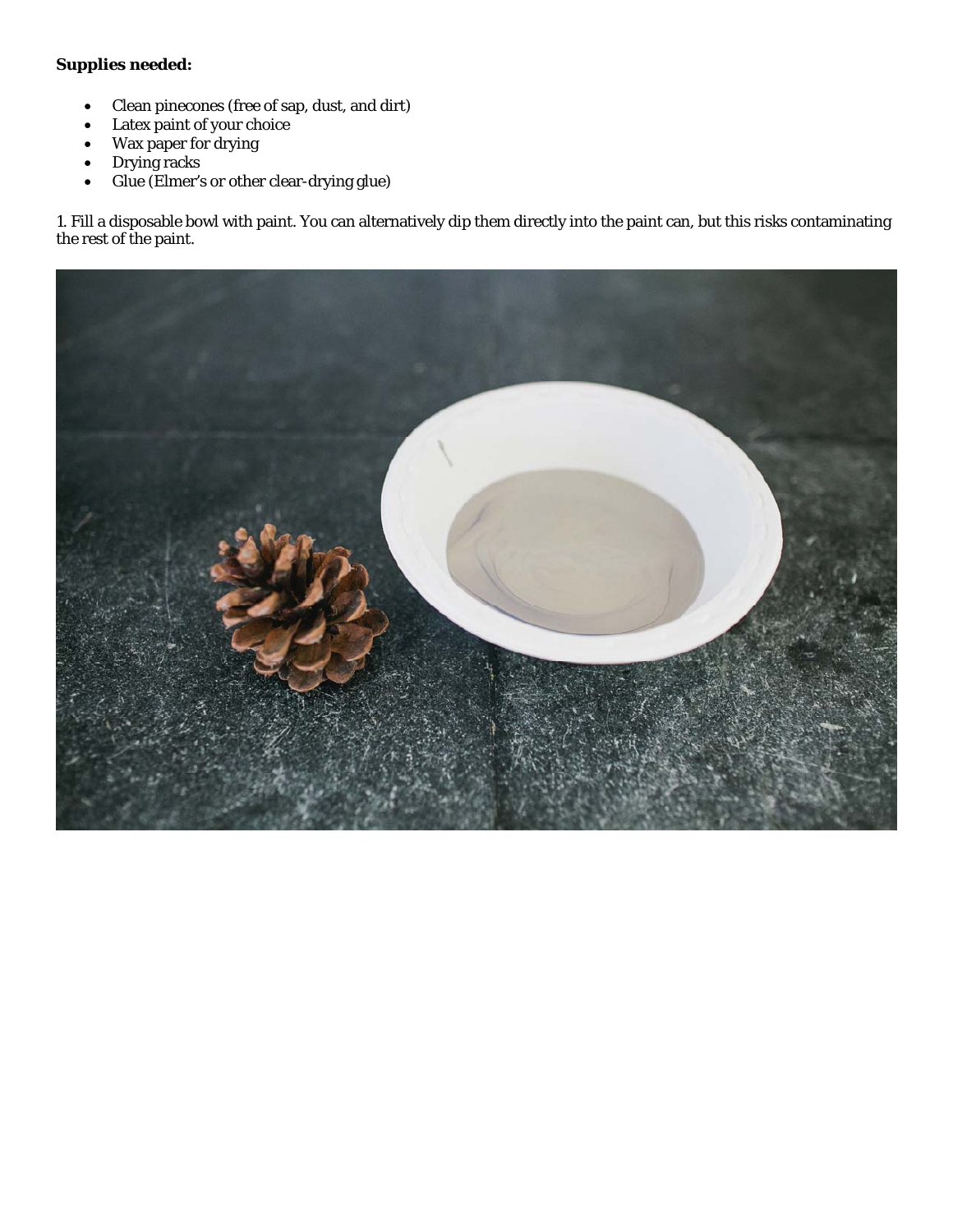2. Holding the tip of the pinecone, dip edges into paint, rotating pinecone to help paint drip all the way into the center. Continue dipping and rotating until entire pinecone is coated.



3. Place on wax paper on drying racks to dry. Plan on allowing to dry for at least 3-4 days.

4. Once the pinecones are dry, use paper of your choice to create place cards. Use a drop of glue to keep place cards in place.

5. Each pinecone will sit differently (some will not balance on the base but rather on their sides).